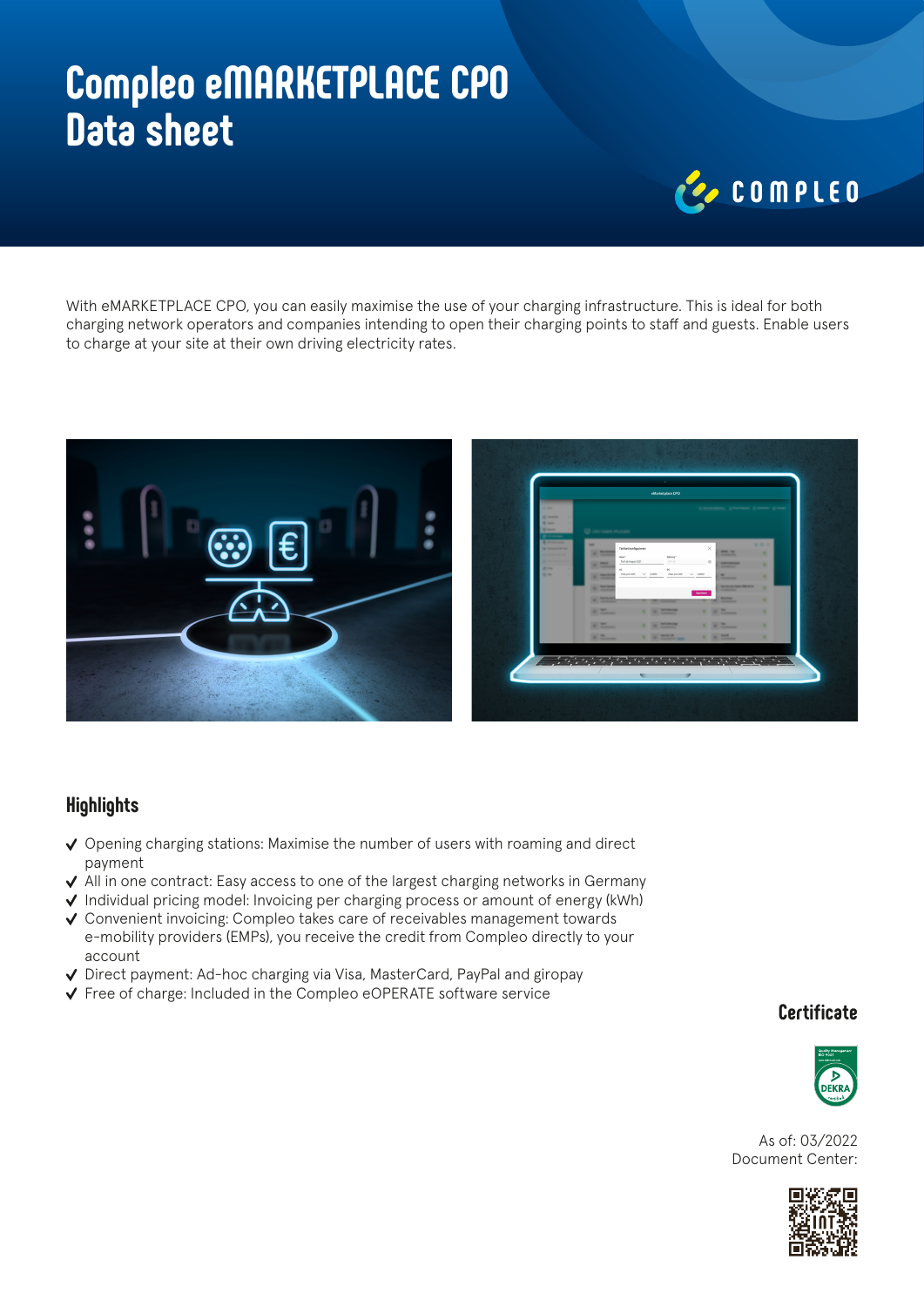# **Compleo eMARKETPLACE CPO Datenblatt**

#### **Compleo backend: Basis for Compleo eMARKETPLACE CPO**

Maximum scalability: Microservice architecture enables rapid integration of a large number of charging points and rates

Software as a service: Cloud-based services enable low investment risk, transparent costs, and accelerated implementation

Maximised operational security: Compleo cloud services and server centres are certified for operational security in accordance with ISO 27001

Service guarantee: 24/7 incident management

#### **Features**

Flexible pricing: Maintain prices at charging point level, change prices daily, price AC & DC charging points differently

Direct payment: Activate ad-hoc charging (via PayPal, Visa, MasterCard, giropay)

per charging point and enable spontaneous customers to charge

Convenient invoicing: Compleo takes care of marketing and receivables management towards e-mobility providers (EMPs),

you receive the credit from Compleo directly to your account

Set up access restrictions: You decide whether your charging points are accessible to the public or with restrictions

(e.g. staff charging in the company car park)

Roaming: To expand cour reach even more, you can market your charging infrastructure via roaming platforms (e.g. Hubject)

## **Costs and use**

Participating in eMARKETPLACE requires an existing eOPERATE professional contract

Free for CPOs: eMARKETPLACE CPO is already included in the price of eOPERATE (€ 6.90/month)

Use of third-party hardware possible

Charging points with eMARKETPLACE are currently only available in Germany and the UK